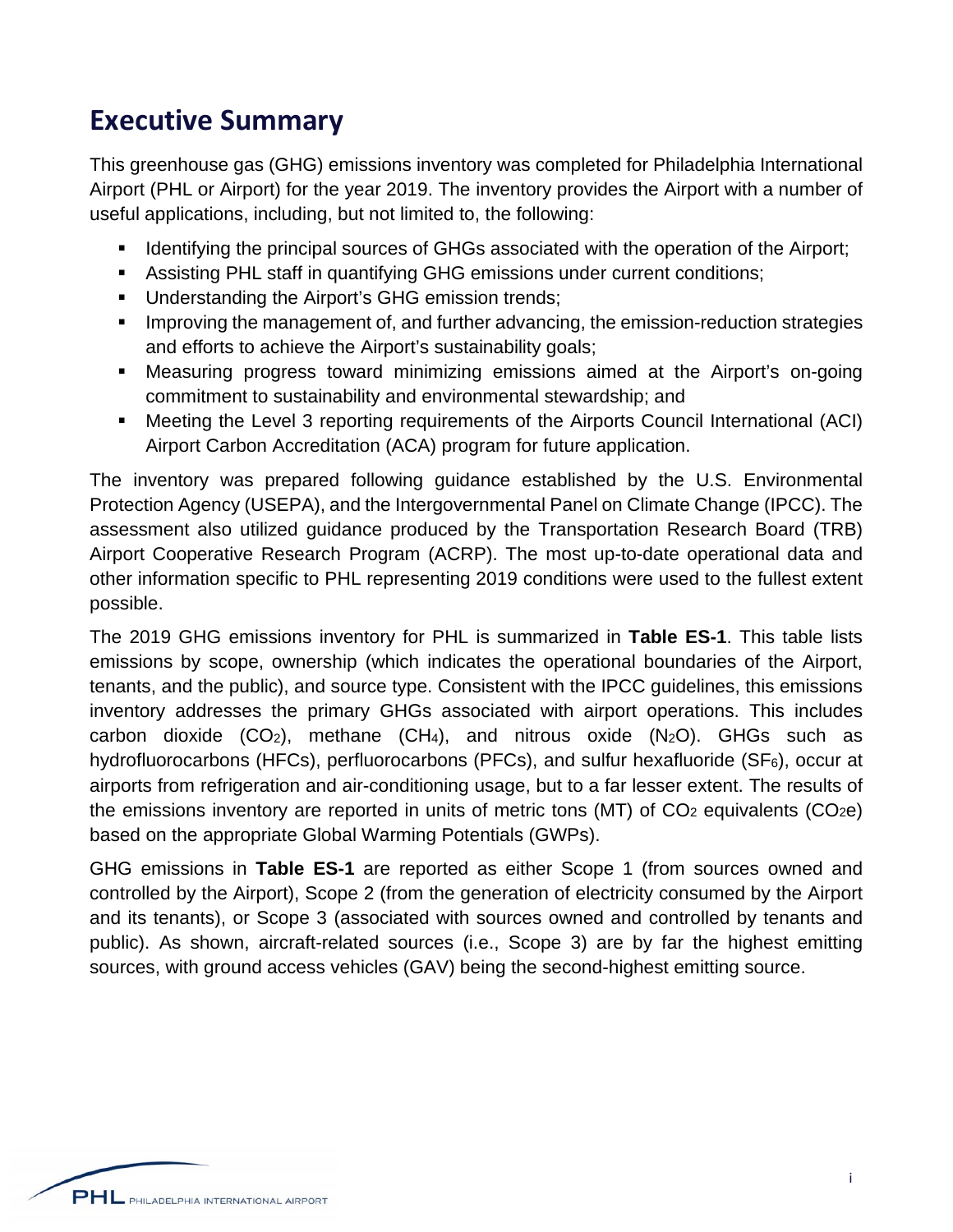| SHO ENNOSIONS INVENTORY TOP ESSS |                  |               |                                                                                                        |                     |
|----------------------------------|------------------|---------------|--------------------------------------------------------------------------------------------------------|---------------------|
| <b>Scope</b>                     | <b>Ownership</b> | <b>Source</b> |                                                                                                        | MT CO <sub>2e</sub> |
| 1 - Direct                       | Airport          | Mobile        | GAV - Employee Vehicles and<br>On-Airport Traffic <sup>1</sup>                                         | 23,605              |
|                                  |                  |               | <b>GAV - DOA-Owned Fleet</b><br>Vehicles <sup>2</sup>                                                  | 1,757               |
|                                  |                  |               | <b>GSE - Snow Removal</b><br>Equipment <sup>3</sup>                                                    | 13                  |
|                                  |                  |               | GAV - Contracted Shuttles <sup>4</sup>                                                                 | 4,441               |
|                                  |                  | Stationary    | Stationary                                                                                             | 19,458              |
|                                  |                  |               | Refrigerants <sup>5</sup>                                                                              | $\overline{5}$      |
|                                  |                  |               | De-icing Activities                                                                                    | 2,008               |
|                                  |                  |               | <b>Fire Training Activities</b>                                                                        | 202                 |
|                                  |                  |               | <b>Subtotal</b>                                                                                        | 51,490 (1%)         |
| 2- Indirect                      | Airport/Tenant   | Purchased     | Electrical Usage - Airport                                                                             | 30,188              |
|                                  |                  | Electricity   | Electrical Usage - Tenant <sup>6</sup>                                                                 | 26,894              |
|                                  |                  |               | <b>Subtotal</b>                                                                                        | 57,081 (1%)         |
| 3 - Indirect<br>and<br>Optional  | Tenant/Public    | Aircraft      | Aircraft <sup>7</sup>                                                                                  | 4,163,747           |
|                                  |                  |               | <b>Auxiliary Power Units</b>                                                                           | 6,947               |
|                                  |                  |               | GSE - belt loaders, baggage<br>tractors, etc. $8$                                                      | 13,016              |
|                                  |                  | Mobile        | GAV - Tenant employee<br>vehicles, vehicles from parking<br>lots, and off airport traffic <sup>9</sup> | 177,819             |
|                                  |                  |               | <b>GAV - Tenant-Owned Fleet</b><br>Vehicles <sup>10</sup>                                              | 122                 |
|                                  |                  |               | Public Transit - SEPTA <sup>11</sup>                                                                   | 8,501               |
|                                  |                  |               | <b>Subtotal</b>                                                                                        | 4,370,153 (98%)     |
| <b>Total</b>                     |                  |               |                                                                                                        | 4,478,724 (100%)    |

## **Table ES-1. PHL GHG Emissions Inventory for 2019**

Notes: MT CO<sub>2</sub>e – metric tons of carbon dioxide equivalents. DOA – Division of Aviation. Values may reflect rounding. Ground access vehicles (GAVs) encompass all landside motor vehicles traveling on- and off-airport roadways, within airport parking facilities, and idling along terminal curbsides (e.g., private autos, taxis/limos, shuttles, vans, buses, rental cars, etc.).

Ground support equipment (GSE) are all airside vehicles/equipment used for servicing the aircraft and airport.

1. Scope 1 GAVs include employee vehicles and on-airport traffic vehicles. Under the Airport Carbon Accreditation (ACA) program, these emissions are instead categorized as Scope 3.<br><sup>2.</sup> Scope 1 emissions associated with airport-owned fleet vehicles (i.e., DOA fleet vehicles).<br><sup>3.</sup> Scope 1 GSE includes only airport-owned snow removal equipme

4. Scope 1 emissions from contracted shuttles include the airport's First Transit shuttles as well as the COBUS shuttles leased by American Airlines. Under the ACA program, the COBUS shuttles are associated entirely with American Airlines activities and therefore categorized as Scope 3.

5. Refrigerants may also be considered Scope 3 sources, as these emissions may be associated with sources/activities that are owned and controlled by the Airport as well as by other entities. However, for this inventory they were assumed to be Scope 1.

<sup>6.</sup> Emissions associated with tenant-related electrical usage is based on building square footages and omits ground leases. Under the ACA program, any sub-metered tenant electricity usage is categorized as Scope 3.

 $7.$  Scope 3 aircraft emissions include startup, taxi, above the ground to 3,000 feet and cruise mode to destination. Under the ACA program, emissions associated with the cruise mode of aircraft are excluded from Scope 3 emissions.

8. Scope 3 GSE includes tenant operated equipment such as belt loaders, baggage tractors, etc.

9. Scope 3 GAVs include tenant employee vehicles, vehicles travelling in parking lots and off-airport traffic vehicles.

<sup>10.</sup> Scope 3 emissions associated with tenant-owned fleet vehicles (i.e., non-DOA fleet vehicles).

11. Southeastern Pennsylvania Transportation Authority (SEPTA) public transit includes those commuter rail and bus routes servicing the airport.

Source: KB Environmental Sciences, Inc., August 2020.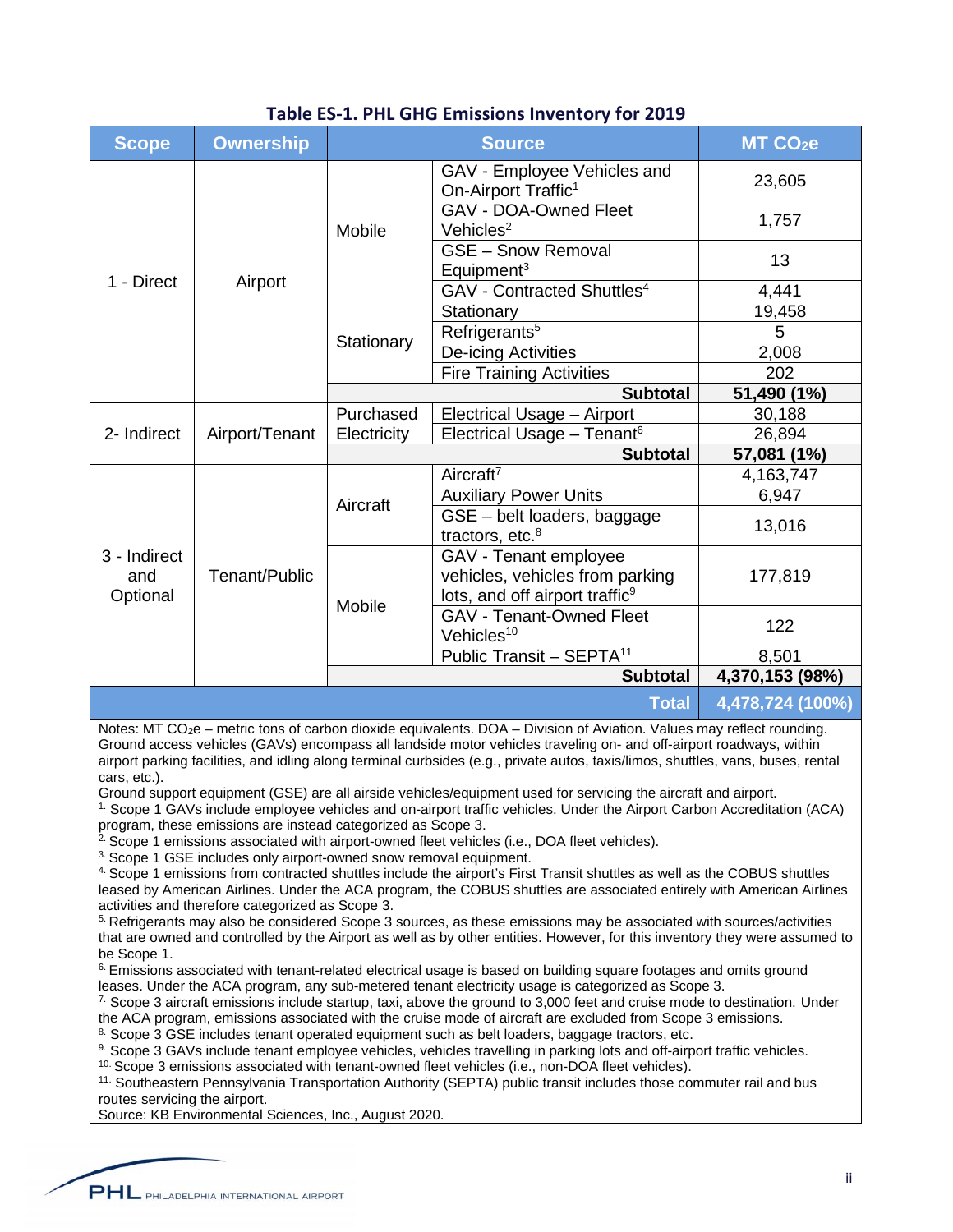For ease of comparison, the 2019 PHL GHG emission inventory results are presented graphically by scope in **Figure ES-1**. As shown, Scope 3 comprises 98% of the Airport's total GHG emissions; and Scope 1 and 2 emissions account for the remaining 2%.

**Figures ES-2** and **ES-3** further breakdown Scopes 1 and 2, and Scope 3 emissions, respectively, by source. As shown in **Figure ES-2**, Scope 1 emissions comprise of stationary (20%) and mobile (27%) sources with Scope 2 representing emissions from purchased electricity by the Airport (28%) and tenants (25%). Scope 3, presented in **Figure ES-3**, include aircraft (96%) and mobile (4%) sources.

In 2019, PHL reduced its GHG emissions by



**Emissions by Scope**

5,607 MT CO2e as a result of waste management practices, by diverting materials from the landfill through recycling initiatives by the tenants and Airport (the Airport recycled a total of approximately 988 tons of material).<sup>[1](#page-2-0),[2](#page-2-1)</sup>



<span id="page-2-0"></span><sup>&</sup>lt;sup>1</sup> As compared to a scenario in which all waste is landfilled. See Appendix C for further details on waste management reduction emission calculations.

<span id="page-2-1"></span> $2$  Emissions estimates based on data available from the City of Philadelphia's Division of Aviation (DOA), American Airlines, and MarketPlace Philadelphia. Recycling quantities are not inclusive of all tenants at PHL.